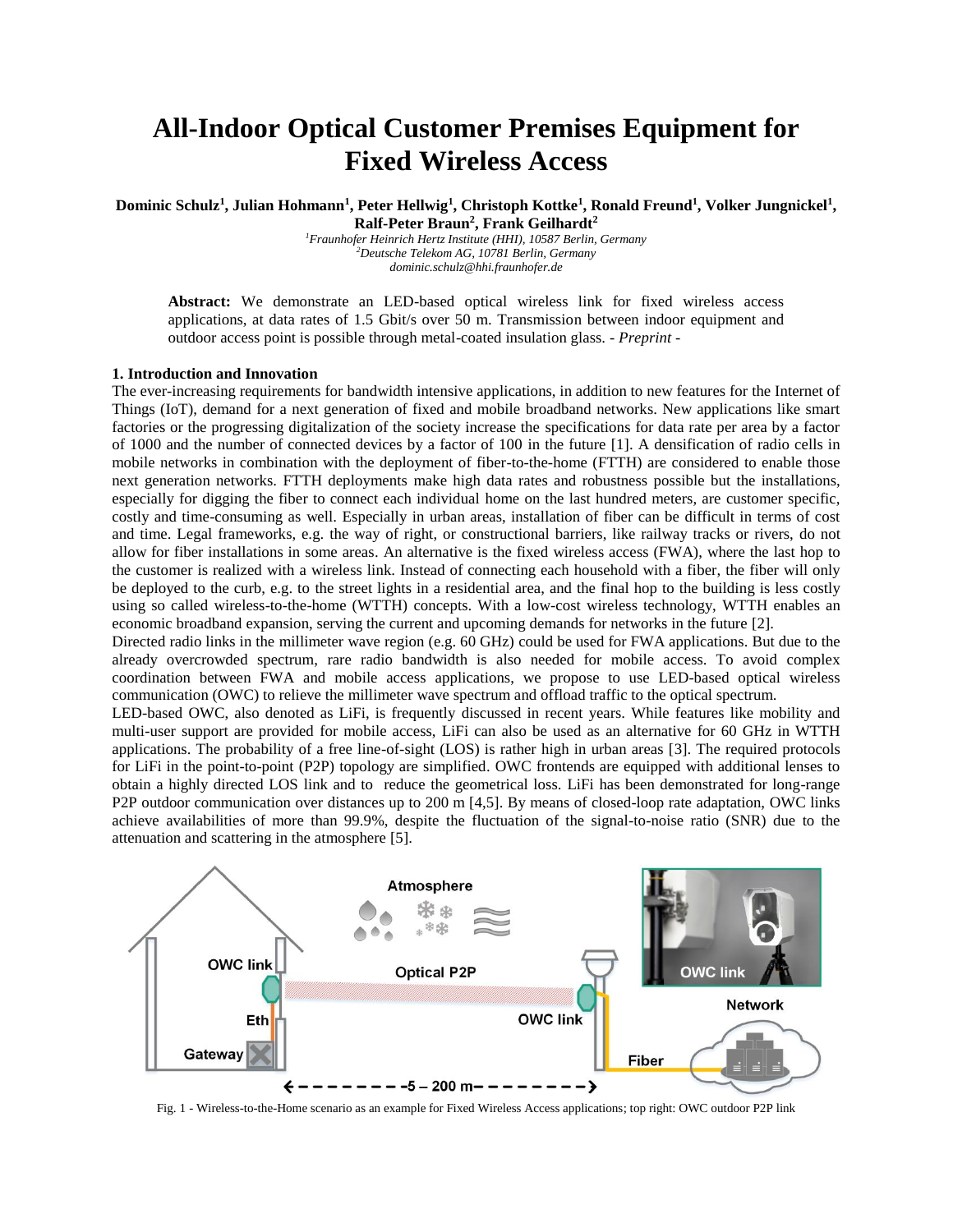The Innovation Action "Enhanced Lighting for the Internet of Things - (ELIoT)" aims at enhancing the maturity of LiFi, add several new features and enabling LiFi to serve the increased number of users and satisfy the demand of the future IoT. ELIoT will demonstrate LiFi in a wide range of future IoT use cases, one of which is e.g. FWA. With the focus on high data rates, low latencies, secure encrypted transmissions, and increased resilience, ELIoT aims to develop the next generation of wireless networks by adding the use of light as a complement to radio. In the ELIoT project, a previously reported OWC outdoor P2P link has been further developed. Now it offers higher data rate over longer transmission distances, has a more economic housing to be used as an low-cost FWA solution. One particular requirement was to deploy the customer premises equipment (CPE) all indoors. Radio links are entirely blocked by heat insulation glass what implies that the system needs to be split into an indoor and an outdoor unit, connected by a cable to be deployed by the house owner, which is not desired. Telecoms are interested in all-indoor CPE. In this paper, we demonstrate an advanced OWC prototype for FWA applications and report initial measurements in the intended deployment scenario. We report the data rate over several transmission distances and compare the effect of metal-coated heat insulation glasses, which are increasingly used in low-carbon footprint houses, on the transmission performance with a commercial 60 GHz radio link [6].

## **2. Link Design**

The developed OWC link enables real-time transmission by using a commercially available digital signal processing (DSP) chipset based on the ITU-T recommendation G.9991 using a bandwidth of 200 MHz. With a direct-current biased orthogonal frequency division multiplexing (DC-OFDM) waveform up to 12 bit/s/Hz spectral efficiency a peak data rate of 2 Gbit/s can be achieved in time-division duplex mode. An Ethernet interface is used for the supply of data. Medium access and phyiscal layer functions as well as digital-to-analog and analog-to-digital conversion are performed by the chipset. Analogue signals are fed into an optical frontend (OFE), comprising transmitter and receiver circuitry. For optical transmission, an LED SFH 4780S from OSRAM with a wavelength of 820 nm and a die size of 0.75x0.75 mm² is used. A half angle of 10° is achieved by an optical concentrator being directly attached to the LED. To increase the LED modulation bandwidth and exploit the full bandwidth of the DSP chip, a sophisticated LED driver is used. A large area Si-PIN photodiode (PD) S6968 from Hamamatsu is combined with a sensitive photoreceiver. To overcome longer distances, the divergence angle of the OWC link and thereby the optical loss is reduced. Due to the large areas of the LED and PD, the focusing requirements for the optics is reduced so that low-cost Fresnel lenses can be used at transmitter and receiver side. The transmitter lens has a focal length of 208 mm and an area of 50 cm² while the receiver lens has the same focal length but an area of 150 cm². With implementing the aforementioned optics, the overall transmitter divergence half angle is reduced to 0.41° and the effective receiver area is increased significantly. At 100 m distance, a spot size of 1.4 m is reached, which makes the link robust against vibrations without the need for costly active tracking. Since closed-loop rate adaptation is implemented, no link margin is used, i.e. impairments due to the weather conditions will reduce the data rate. However, the probability of low atmospheric losses is high [5], due to the short distances in the FWA scenario, i.e. high data rates can be achieved and the bandwidth is used efficiently.

## **3. Measurement Results and Demo**

The printed circuit board, comprising the DSP chipset and the OFE, was set up in a waterproof housing, shown in Fig. 1, top right, to withstand outdoor conditions like precipitation. The modules can be mounted at a lamp post with a tip-and-tilt stage that is directly mounted to the housing, for easy alignment and best connectivity. To validate the link performance in the envisioned FWA use case, initial outdoor measurements were performed. At first, the gross data rates were measured at several distances, which are relevant for the FWA application. Therefore, two OWC terminals were aligned to each other with a free LOS. For each distance, the alignment is adapted for the best possible SNR to maximize the data rate. The data rate versus transmission distance is shown in Fig. 2 a). Results for a previous OWC link [5] with 100 MHz bandwidth are given for comparison. Achieved data rates are 1500, 1400 and 1100 Mbit/s at 25, 50 and 100 m transmission distance, respectively, representing an increase of a factor of 2, 2.5 and 2.2 compared to the previous design. The significantly higher data rate is attributed to the enhanced signal bandwidth from 100 to 200 MHz and the new OFE with higher optical output power and larger LED area.

In Fig. 2 b) the effect of inserting a metal-coated double heat insulation glass into the LOS of the link is shown to emulate an indoor CPE installation behind a window. The SNR for the OWC link and the channel-to-interferenceand-noise ratio (CINR) for a commercial P2P 60 GHz link from Siklu is shown, respectively. For the OWC link, the SNR is given per carrier while the 60 GHz link provides only an average value. Therefore, the CINR is a constant line. It can be observed that the average SNR drop of the optical link is 13 dB in the electrical domain when comparing free LOS transmission with the inserted insulation glass. This drop is attributed to the fact that light is partially reflected when passing through the heat insulation glass.